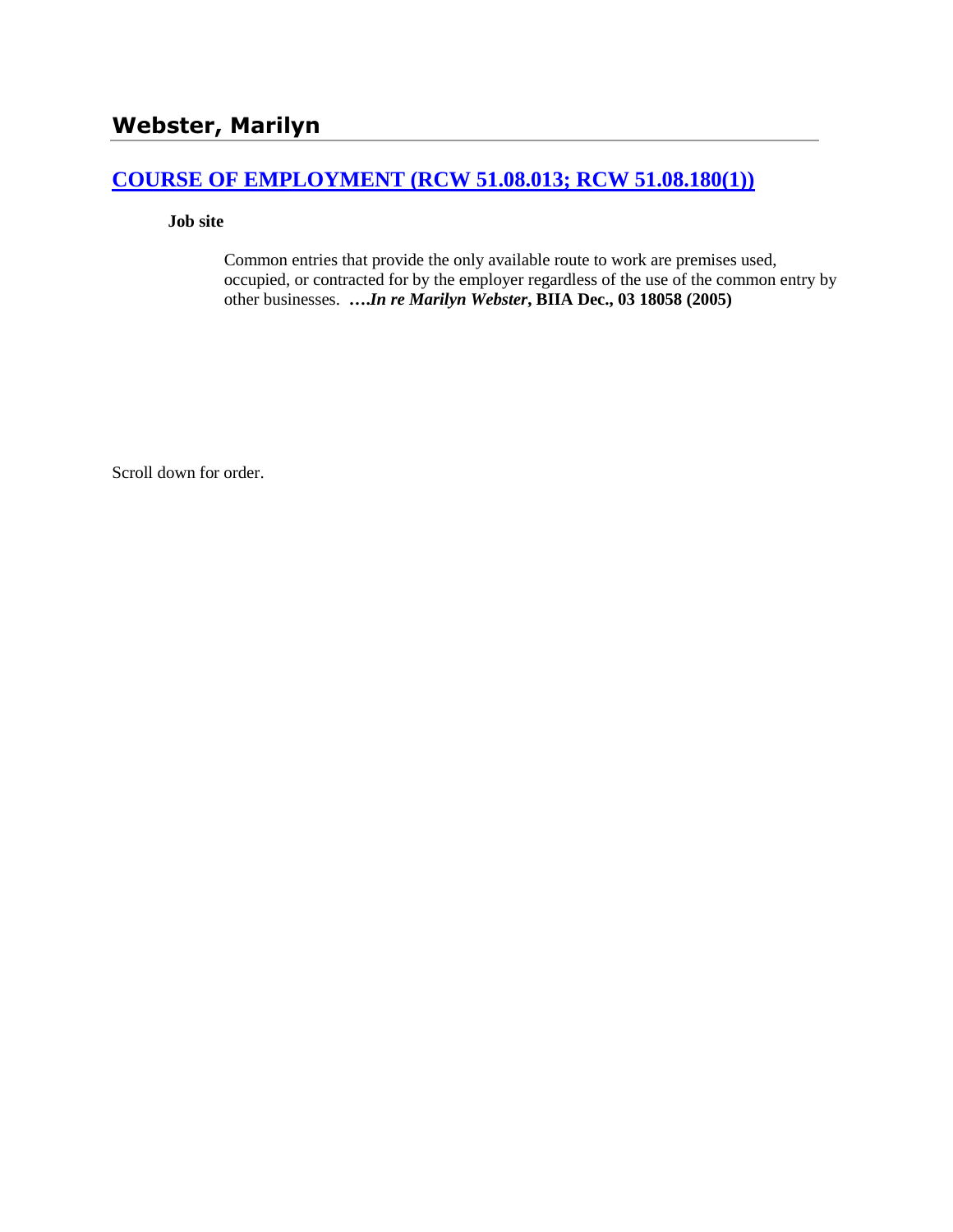# **BEFORE THE BOARD OF INDUSTRIAL INSURANCE APPEALS STATE OF WASHINGTON**

**)**

**IN RE: MARILYN K. WEBSTER ) DOCKET NO. 03 18058**

**CLAIM NO. X-726390 ) DECISION AND ORDER**

APPEARANCES:

Claimant, Marilyn K. Webster, by Delay, Curran, Thompson, Pontarolo & Walker, P.S., per Michael J. Pontarolo

Employer, Dakotah Direct II, by Annan & Associates, per Edgar L. Annan

Department of Labor and Industries, by The Office of the Attorney General, per Molly M. Parish, Assistant

This is an appeal filed by the claimant, Marilyn K. Webster, on July 28, 2003, from an order of the Department of Labor and Industries dated June 18, 2003. In this order, the Department rejected the claim on the grounds: that there was no proof of a specific injury at a definite time and place while in the course of employment; that the claimant's condition was not the result of the alleged injury; that the condition did not constitute an industrial injury within the meaning of RCW 51.08.100; and, that the condition did not constitute an occupational disease within the meaning of RCW 51.08.140. The Department order is **REVERSED AND REMANDED**.

# **DECISION**

Pursuant to RCW 51.52.104 and RCW 51.52.106, this matter is before the Board for review and decision on a timely Petition for Review filed by the employer to a Proposed Decision and Order issued on October 21, 2004, in which the industrial appeals judge reversed and remanded the order of the Department dated June 18, 2003.

The Board has reviewed the evidentiary rulings in the record of proceedings and finds that no prejudicial error was committed. The rulings are affirmed.

The parties have stipulated that on November 8, 2002, Ms. Webster sustained an injury in the form of a medial meniscus tear to her right knee and that prior to her injury she had pre-existing degenerative changes of the articular cartilage of the medial femoral condyle and advanced chondromalacia patella. This leaves, as the sole issue before the Board, the question of whether

1 2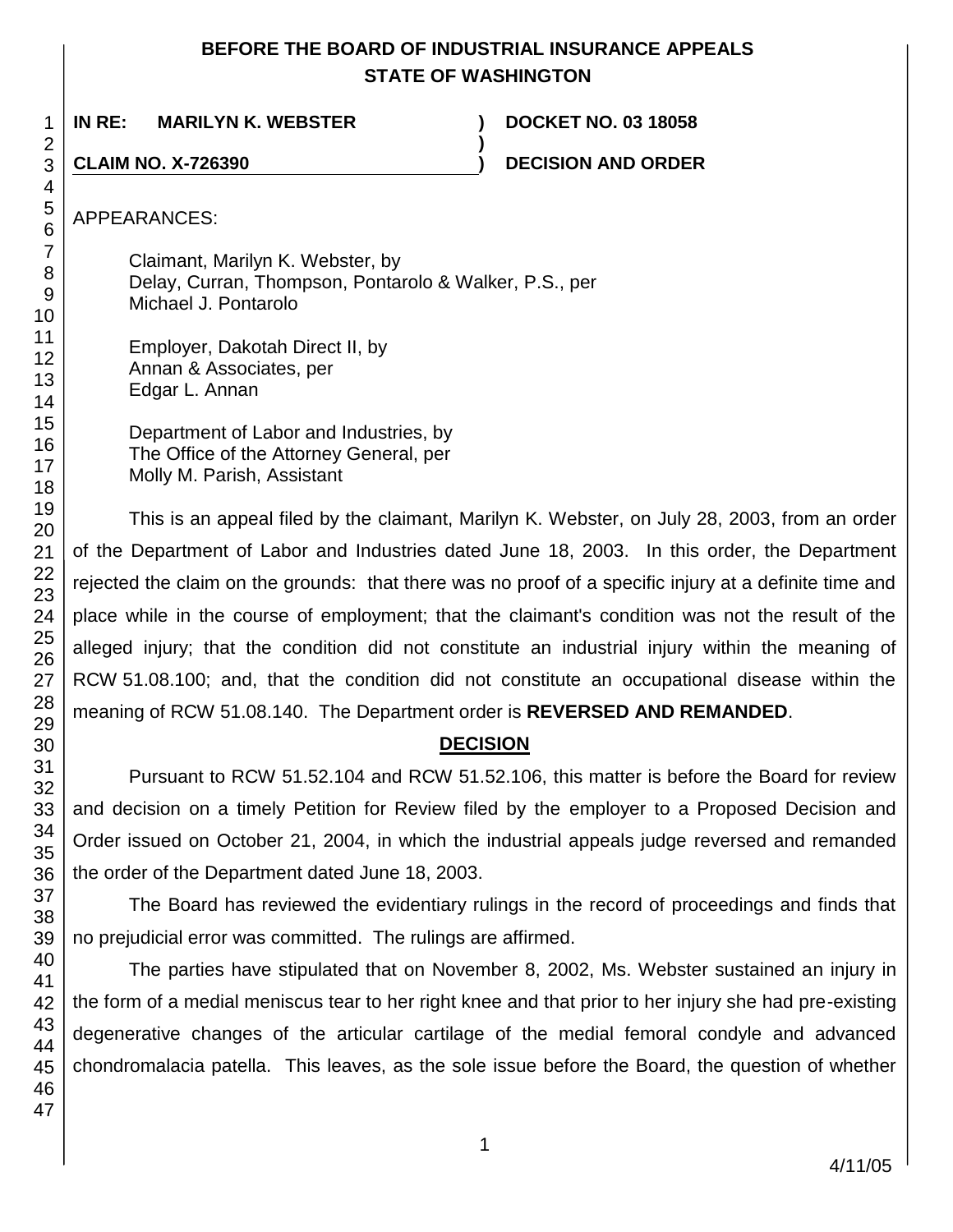Ms. Webster was "in the course of her employment" when she suffered the November 8, 2002 injury.

The record clearly establishes that the right knee injury occurred as Ms. Webster stepped from the public sidewalk up and onto the front step of the Holley-Mason Building at about 7:50 a.m., November 8, 2002. In reaching this determination, we find Ms. Webster's account of her injury convincing and the observations of Jerome Sanders, the security guard in the lobby of the building at the time of the incident, questionable. Ms. Webster testified that prior to the injury she had a normal gait that was self-described as a "waddle." Her gait resulted from the fact that she is just less than five feet tall and weighs three hundred pounds. Mr. Sanders' description of Ms. Webster's gait approaching the building that morning is entirely consistent with her description of her normal gait as a "waddle" and not indicative of a true limp. We also find that Mr. Sanders was not in a position to observe the occurrence of the injury on the front step and was mistaken regarding the time that Ms. Webster came to work.

The injury occurred at a "time . . . immediate to the actual time" that Ms. Webster was required to be at work. RCW 51.08.013. The only question remaining in determining if Ms. Webster was "[a]cting in the course of employment" was whether she was "on the jobsite, as defined in RCW 51.32.015 and 51.36.040." Both RCW 51.32.015 and RCW 51.36.040 define the jobsite as "the premises as are occupied, used or contracted for by the employer for the business or work process in which the employer is then engaged." When Ms. Webster suffered the injury to her knee, she was proceeding to work along a route required by her special needs and authorized by her employer by the provision of a special key card. There was no route available for Ms. Webster to get to her work station on the second floor other than the path that she took on the morning of November 8, 2002. The entrance and the lobby were clearly areas "used or contracted for by the" Dakotah Direct II company "for the business or work process in which" it was then engaged. RCW 51.32.015. Ms. Webster was on the jobsite when she suffered the injury to her right knee.

In its Petition for Review, the employer references a Board Decision and Order, *In re Carol J. Agostinacci*, Dckt. No. 01 10943 (May 22, 2002), in which this Board dealt with the same issue as presented by Ms. Webster's appeal. The facts in this appeal are similar to those presented by the *Agostinacci* appeal. Ms. Agostinacci was entering the Bellevue Square Mall on the way to her job at The Bon Marche when she was injured. In making its decision in the *Agostinacci* case, this Board determined that the common areas in the mall were not owned or controlled by the employer,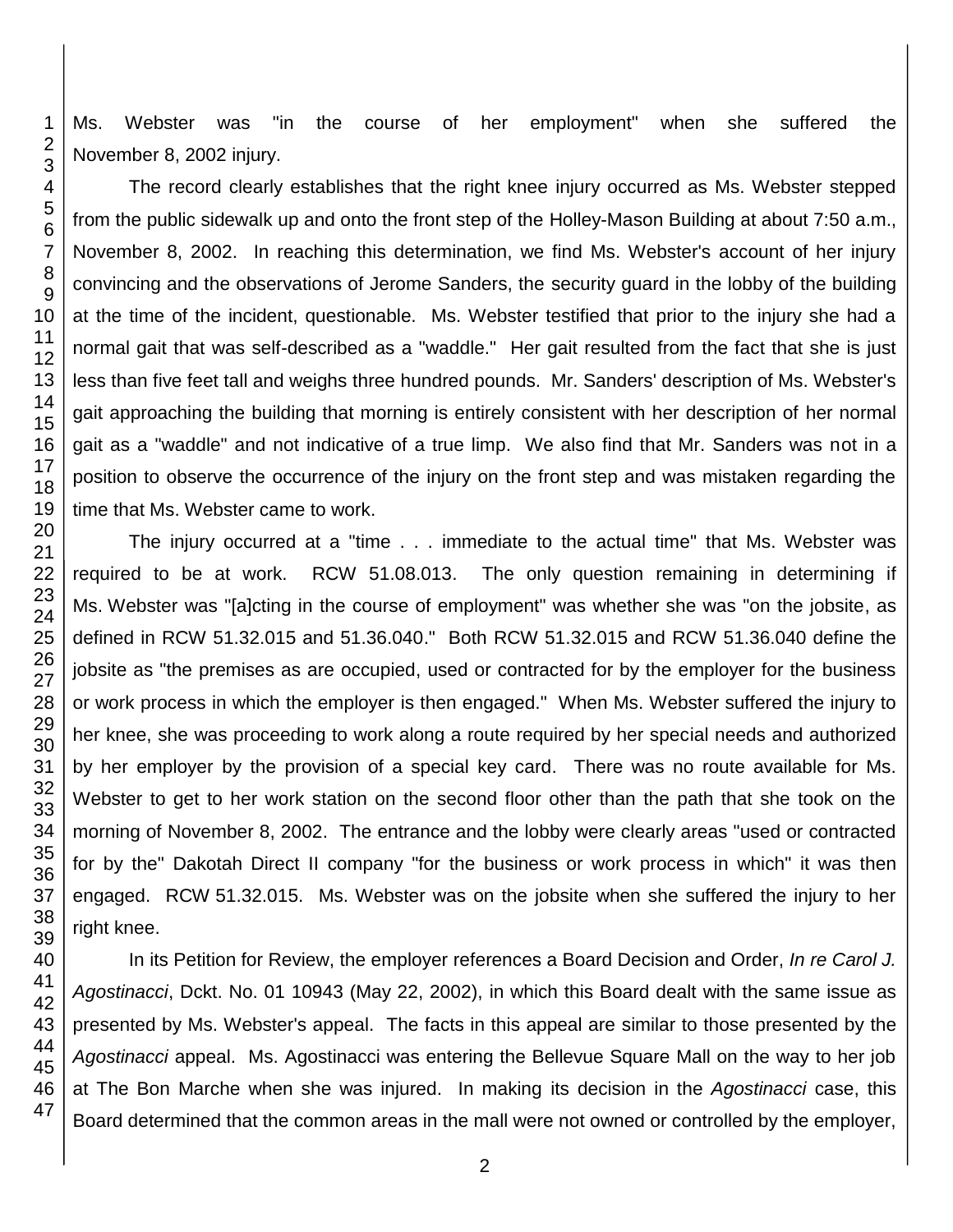that the employer was not responsible for the hazard that resulted in the injury, and that "the employer was not using the place of the injury in its business or work process." *Agostinacci,* at 6. While we would agree that neither of these appeals would fall within the holding of *Hamilton v. Department of Labor & Indus.*, 77 Wn.2d 355 (1969), or its progeny, we believe that, just as Ms. Agostinacci was on the jobsite, Ms. Webster was, as well. Not only do we find that our decision in the *Agostinacci* case is not controlling, we specifically overrule our holding in that case.

After consideration of the Proposed Decision and Order, the employer's Petition for Review filed thereto, the Claimant's Reply to Petition for Review, and a careful review of the entire record before us, we are persuaded that the Proposed Decision and Order is supported by the preponderance of the evidence and is correct as a matter of law. The Department order is reversed and the claim remanded to be allowed for the industrial injury that occurred on November 8, 2002, to Ms. Webster's right knee during the course of her employment.

### **FINDINGS OF FACT**

- 1. On December 4, 2002, Marilyn K. Webster filed an application for benefits with the Department of Labor and Industries. She alleged that on November 8, 2002, while in the employ of Dakotah Direct II, she injured her right knee. On June 18, 2003, the Department issued an order in which it rejected the claim on the following grounds: no proof of a specific injury at a definite time and place in the course of employment; that the condition was not the result of the alleged injury; that the condition did not constitute an industrial injury; and, that the condition did not constitute an occupational disease. On July 28, 2003, Ms. Webster filed her Notice of Appeal with the Board of Industrial Insurance Appeals from the June 18, 2003 Department order. On September 10, 2003, the Board issued an order in which it granted the appeal.
- 2. Marilyn K. Webster was born on October 2, 1948. She stands 4 feet, 11½ inches tall and weighs 300 pounds. She suffers from asthma. Ms. Webster's asthma and weight bar her from climbing stairs. Her weight restricts her from striding in a manner normal to persons of less weight. Ms. Webster describes the way she walks as "waddling."
- 3. On November 8, 2002, at about 7:50 a.m., the claimant, Marilyn K. Webster, while entering the Holley-Mason Building, located at 157 S. Howard Street, in Spokane, Washington, injured her right knee when she stepped from the public sidewalk onto the front step of that building, resulting in a condition that required proper and necessary medical treatment.
- 4. The common areas of the Holley-Mason Building, including the lobby and the front step on Howard Street, are part of the premises occupied,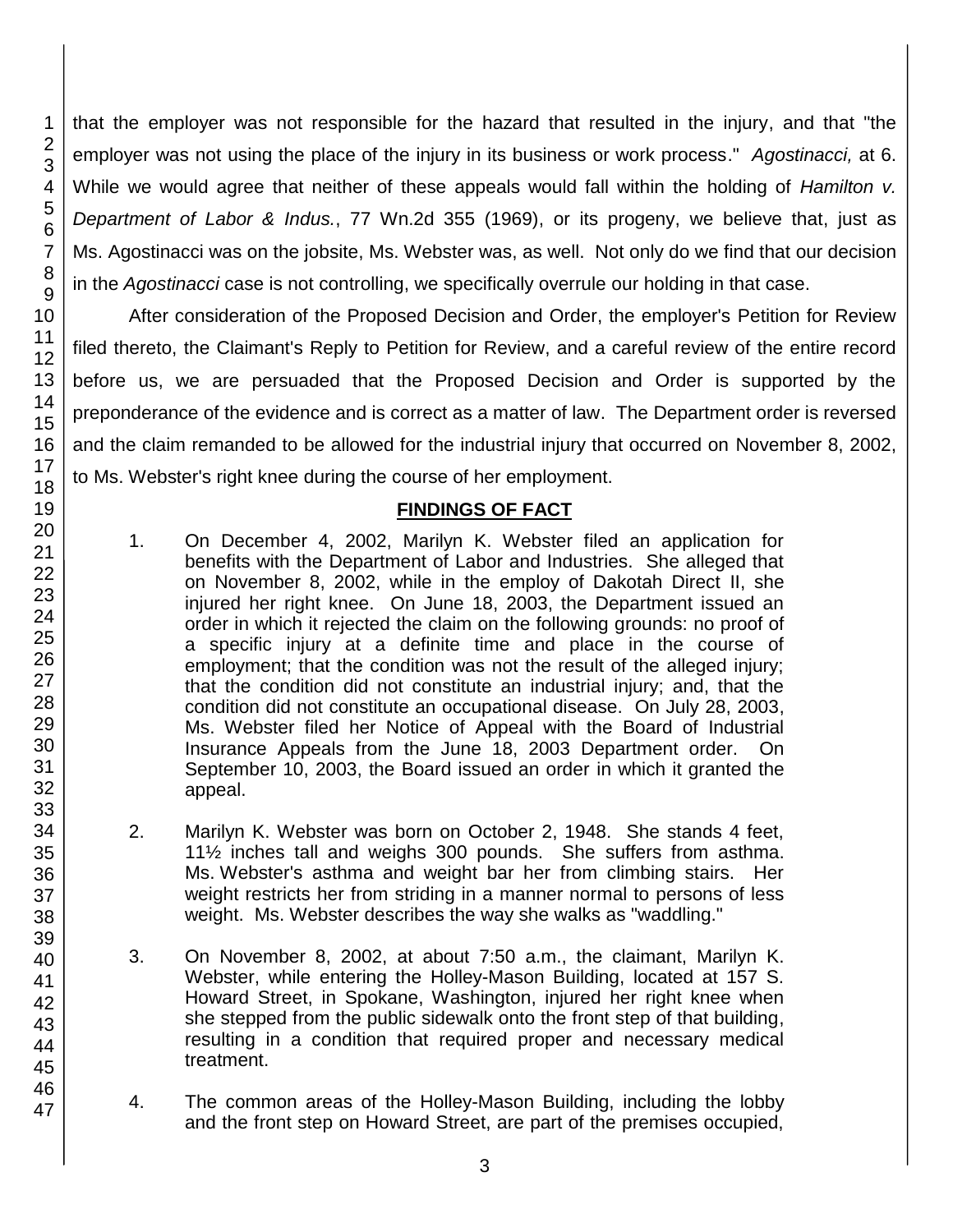used or contracted for by the employer, Dakotah Direct II, for the business and work in which it engages.

- 5. Dakotah Direct II employed Marilyn K. Webster as an eligibility benefits clerk and as such a clerk, she was paid on an hourly basis. For employees on Ms. Webster's shift, Dakotah Direct II began paying such clerks at 8:00 a.m.
- 6. Dakotah Direct II began its workday for eligibility benefits clerks at 7:50 a.m. Before it began to pay them at 8:00 a.m., Dakotah Direct II required each of its eligibility benefits clerks to be at the workstation; to turn on the computer; to access a program and check the approximately thirty screens of that program; and, to put on telephone earphones. This process took ten minutes. At the end of this process, the clerk's computer signals the supervisor's computer that the clerk is ready to receive incoming telephone calls.
- 7. On November 8, 2002, Marilyn K. Webster parked her car in the parking lot west of Howard Street across from the Holley-Mason Building. She crossed Howard Street directly from the parking lot to the Howard Street entrance to the building. She was not limping. She was waddling in her normal manner.

She crossed the sidewalk and placed her right leg up on the single step to the entrance of the Holley-Mason Building. She shifted her weight to that leg and began to move forward as she lifted her weight onto that leg. She heard a pop in her knee and felt immediate, disabling pain. She tore the medial meniscus of her right knee. Prior to her injury, she had pre-existing degenerative changes of articular cartilage of the medial femoral condyle and advanced chondromalacia patella.

A security guard, along with a co-worker, carried Ms. Webster to a van, and she was taken to the emergency room of Sacred Heart Hospital, where she received medical treatment.

8. On November 8, 2002, the route Marilyn K. Webster took to her workstation was the only route available to her in light of her special needs and was the route authorized by her employer through provisions of an electronic card.

## **CONCLUSIONS OF LAW**

- 1. The Board of Industrial Insurance Appeals has jurisdiction over the parties to and the subject matter of this appeal.
- 2. On November 8, 2002, the step into the main entrance of the Holley-Mason Building, located at 157 S. Howard Street, in Spokane, Washington, constituted a part of Marilyn K. Webster's jobsite within the meaning of RCW 51.32.015 and RCW 51.36.040.